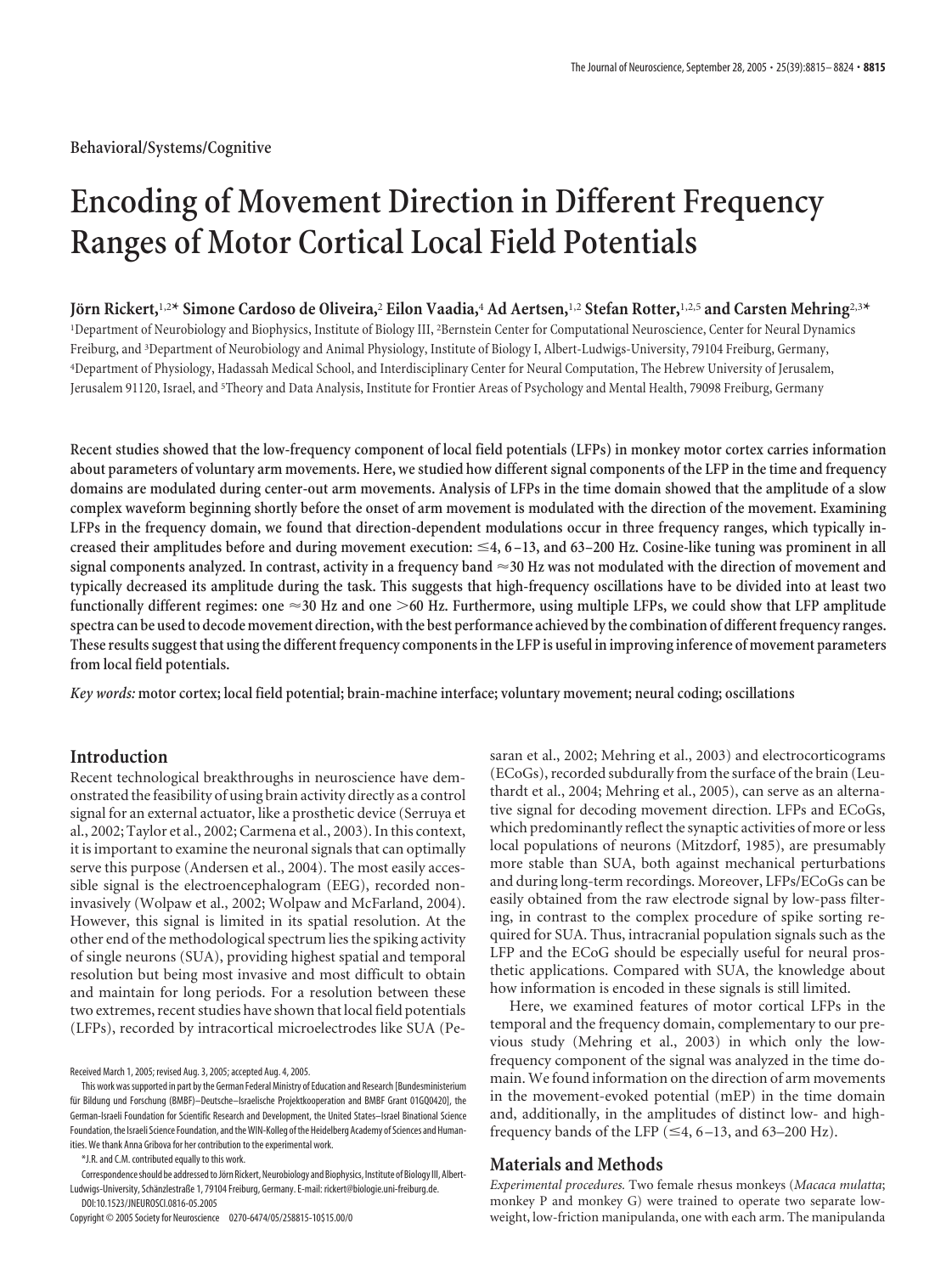were freely moveable in the horizontal plane and controlled the motion of two cursors on a vertically oriented video screen placed in front of the monkey. The monkeys were trained to perform unimanual center-out movements with either arm in response to a visual cue. All movements started from central resting positions located in front of each shoulder and ended in one of eight targets that were regularly arranged on a circle with a 3 cm radius around the respective resting position.

In each monkey, two recording chambers (27  $\times$  27 mm) were surgically implanted above the left and the right hemispheres while the monkeys were under general anesthesia. Animal care and surgery procedures were in accordance with the National Institutes of Health *Guide for the Care and Use of Laboratory Animals* and the Hebrew University regulations. Neural activity was recorded with eight glass-coated tungsten microelectrodes (impedance, 0.2–0.8 M $\Omega$  at 1 kHz) from homologous sites in the two hemispheres (four electrodes in each hemisphere, interelectrode distances between 350 and 700  $\mu$ m).

*Data acquisition and preprocessing.* The raw neural signal recorded on each electrode was filtered (multichannel processor; Alpha-Omega, Nazareth, Israel) with a bandpass of 1–150 Hz to extract the LFP and filtered with a bandpass of 300 – 8000 Hz to obtain the action potentials. The spikes were sorted on-line (multispike detector; Alpha-Omega) to detect and isolate single-unit activity. Multiunit activity (MUA) was then generated by merging all isolated spike trains recorded from one electrode. The low-pass component of the hardware filter used to extract the LFP had a transfer characteristic of  $V_{\text{out}}/V_{\text{in}} = 1/\sqrt{1 + (f/f_c)^4}$ , where *fc* is the cutoff frequency (here, 150 Hz). Thus, the amplitudes at 150 and 200 Hz were reduced by a factor of  $\approx$  1.4 and  $\approx$  2.0, respectively. Electrode recordings that yielded entirely flat LFPs (approximately one-fifth of the complete number of recording sites) were excluded, and measurements from 210 different recording sites, resulting in 419 LFPs for ipsilateral and contralateral movements, were analyzed. All data were sampled at 400 Hz. For analysis of LFPs in the time domain, the data were filtered with a 50 Hz notch filter to reduce noise artifacts at 50 Hz, most likely induced by the electrical power system.

*Time-resolved LFP amplitude spectra.* Time-resolved LFP amplitude spectra between 750 ms before and 1000 ms after movement onset were calculated for each trial individually by a short-time discrete Fourier transform (DFT) (Press et al., 1992) using a sliding Hamming window of 145 bin (362.5 ms) width. Before applying the DFT, we zero-padded the signals in the time domain to obtain an exact band-limited interpolation of the spectra in the frequency domain (Smith, 2003) at a resolution of 1 Hz.

To dissect amplitude changes for different frequencies during the time course of the trial, we computed normalized amplitude spectra in the following way: for each frequency bin, we divided the time-resolved amplitude by the baseline amplitude for this frequency. The latter was determined as the mean amplitude of the frequency in the time interval between 750 and 375 ms before the presentation of the visual cue, averaged across trials (i.e., all trials of the corresponding LFP electrode). For the grand mean spectrum of Figure 4*b*, the baseline amplitude was additionally averaged across all LFP recordings.

To verify whether the amplitude of a frequency band increased (decreased) during movement, we tested whether the trial-averaged normalized amplitude in that band during movement was above (below) 1 with a 95% confidence interval estimated from the SEM (i.e., under the assumption of a Gaussian distribution for the single trials around the mean).

We investigated the LFP amplitude spectra with frequencies up to 200 Hz. Because higher frequencies are potentially contaminated with residual spiking activity, one might argue that this frequency range could be just a reflection of filtered spiking activity from nearby neurons. However, two findings argue against this hypothesis. First, the observed changes in relative amplitude were very similar over the entire frequency range of 63–200 Hz. Although a residue of spiking activity at 200 Hz in the low-pass-filtered signal might be possible (typical cutoff frequencies for the high-pass filter applied before spike sorting are in the range of 150 –500 Hz; in our study, 300 Hz), the presence of such spike residue at frequencies as low as 63 Hz is very unlikely. Second, the noise correlation (i.e., the correlation between trial-by-trial fluctuations) in the 63–200 Hz band of LFPs and simultaneously recorded MUA from the same electrode was very low ( $\approx$ 0.1; data not shown) before, during, and after the movement.

*Analysis of directional tuning.* We analyzed the directional tuning of the movement-evoked LFP in the time domain and of the amplitudes of the LFP components in different frequency bands. Tuning curves were determined by computing the trial-averaged signals (amplitude or movement-evoked potential) as a function of movement direction. We characterized the tuning curves by two different measures: (1) the tuning strength and (2) for significantly tuned signals, the similarity of the tuning curve to a cosine function.

As a measure of tuning strength, we computed the signal-to-noise ratio (SNR) of the tuning curve by the following equation:

$$
SNR = \frac{\sigma_s^2 - \sigma_b^2}{\sigma_n^2}.
$$

Here,  $\sigma_s^2$  is the variance of the tuning curve,  $\sigma_n^2$  is the variance of the trial-by-trial fluctuations, and  $\sigma_b^2$  is the variance of the tuning curve that is induced in the presence of noise if only a limited number of trials are measured for each direction. Under the assumption of a Gaussian noise distribution an estimate for this term is as follows:

$$
\sigma_b^2 = \frac{1}{8N} \sum_{tr=1}^s \sigma_{tr}^2,
$$

where  $\sigma_{tr}^2$  is the variance of the trial-by-trial fluctuations for each specific target *tr* and *N* is the number of trials for each target. To compute the significance level ( *p* value) of the tuning, we compared the SNR value to the chance distribution for a flat tuning curve. The chance distribution was obtained numerically by computing 500 times the SNR of the same signals with a random relationship between signals and directions.

For significantly ( $p < 0.05$ ; see above) tuned signals, we investigated whether the directional modulation was cosine like. To this end, we fitted a cosine function  $[y = a + b \times cos(x) + c \times sin(x) = a + d \times cos(x - \varphi),$ where  $\varphi$  is the preferred direction (PD)] to the trial-averaged signal by a weighted least-squares fit using the inverse of the squared SEMs as weights. To assess the degree of cosine tuning, we computed the squared correlation coefficient  $(r^2)$  between the fit and the trial-averaged signal and compared the distribution of  $r^2$  inferred from our data with the distribution of  $r^2$  inferred from a population of 10,000 randomly generated tuning curves; each curve consisted of eight random values from the interval [0, 1]. The significance of the deviation between the two distributions was verified by the Wilcoxon rank sum test.

*Signal and noise correlation.* We computed the signal and noise correlations between different frequency bands of LFPs. The signal correlation  $r<sub>s</sub>$  measures the similarity of the directional tuning of two frequency bands of the same LFP. The signal correlation was calculated as the correlation coefficient between tuning curves (i.e., between the average activities of the eight directions) as follows:

$$
r_s = \frac{\frac{1}{8} \sum_{i=1}^{8} \left( \left( v_i - \frac{1}{8} \sum_{j=1}^{8} v_j \right) \left( w_i - \frac{1}{8} \sum_{j=1}^{8} w_j \right) \right)}{\sigma_v \sigma_w},
$$

where  $v_i$  and  $w_i$  are the trial-averaged amplitudes of the two frequency bands for direction *i* and  $\sigma_v$  and  $\sigma_w$  are the SDs of  $v_i$  and  $w_i$ .

The noise correlation  $r_n$  measures the correlation between the trial-bytrial fluctuations of the amplitudes of two frequency bands of the same LFP. The noise correlation was calculated as follows:

$$
r_n = \left( \frac{1}{N_i} \sum_{j=1}^{N_i} (x_i^j - v_i)(y_i^j - w_i) \right)_{i=1..8},
$$

where  $x_i^j$  and  $y_i^j$  are the single-trial amplitudes of the two frequency bands for direction *i* and trial *j*,  $\sigma_{vi}$  and  $\sigma_{vi}$  are their SDs for direction *i*, and *N<sub>i</sub>* is the number of trials for direction *i*.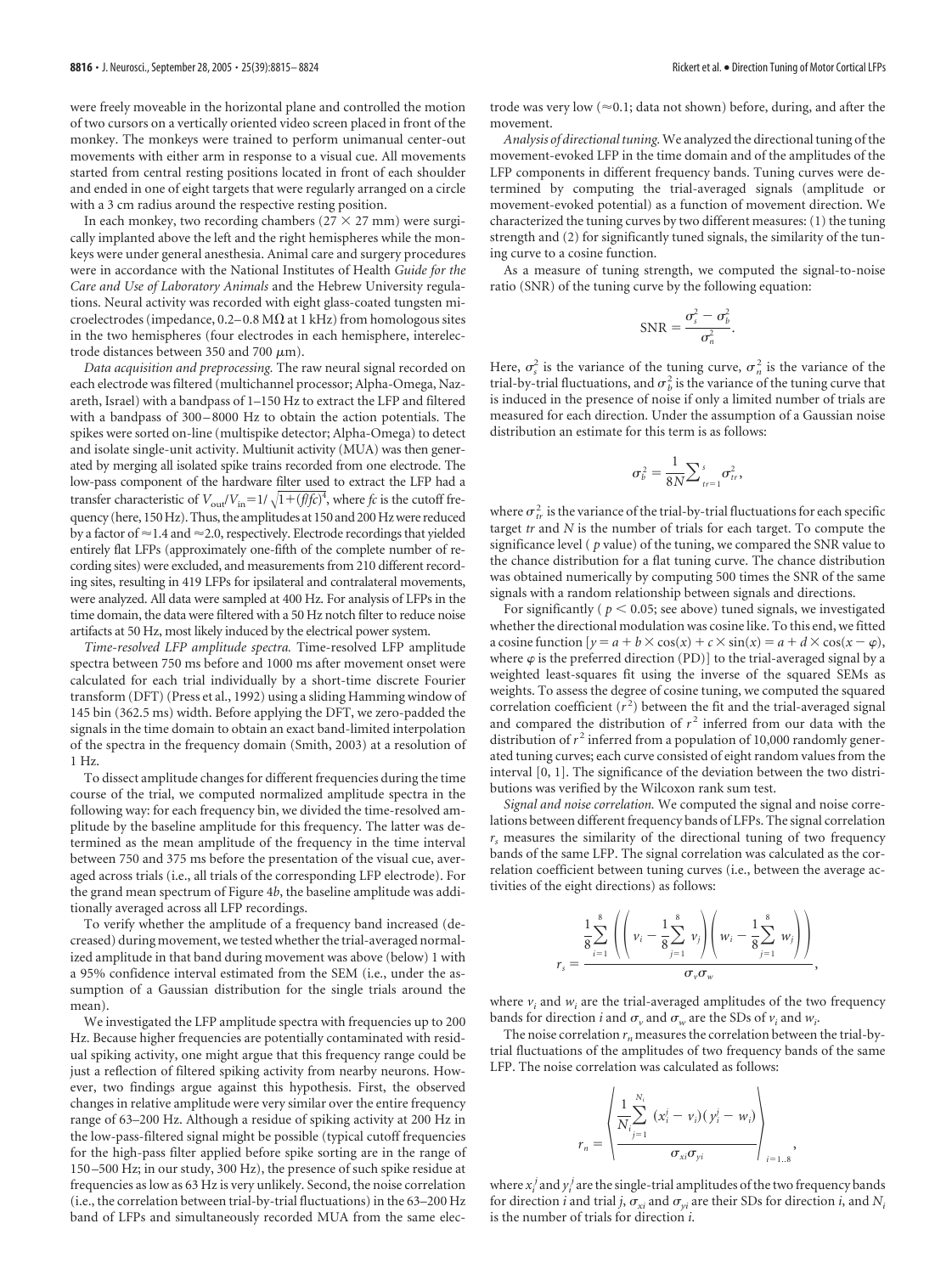

**Figure 1.** Tuning of the movement-evoked potential. Time 0 ms indicates movement onset. *a*, Grand average mEP (averaged across all recorded LFPs). Trials were aligned either to movement onset (black curve) or to cue onset (gray curve). P1, P2, N1, and N2 indicate the points in time of the positive and negative peaks of the average LFP.  $b$ , Directional tuning of an mEP obtained from a single electrode: trial-averaged activity shown separately for each movement direction. *c*, Time-resolved strength of the directional modulation (signal, black curve, left vertical axis) and variance (Var.) of the trial-by-trial fluctuations (noise, gray curve, right vertical axis) for the mEPs shown in *b*. *d*, Time-resolved signal-to-noise ratio of the mEP tuning shown in *b*. The dotted line indicates threshold for significant tuning ( $p<0.05$ ; see Materials and Methods). The black bar below the plot shows the average time of movement end and its SD for this recording session.

*Single-trial decoding of LFPs.* LFP signals were decoded on a single-trial basis by regularized linear discriminant analysis (Friedman, 1989). To calculate the probability of correct decoding [termed decoding power (DP)], we used 15 randomly drawn test trials for each movement direction and computed the DP as the number of trials with correct classifications divided by the total number of 120 test trials. This procedure was repeated 50 times (for single- and eight-channel decoding) or 10 times (for 48-channel decoding), and the average decoding power was taken. Trials used to train the discriminant were not included in the test set for decoding. For the decoding analysis, we used only data from the experimental sessions with eight simultaneous LFP recordings. This subset contained recordings from 17 recording sessions and 80 different electrode sites. As inputs to the classifier, we used either the LFP in the time domain or the amplitudes of the LFP in different frequency bands, as described below.

*Decoding the LFP in the time domain.* Decoding of the LFP in the time domain was done by the following two procedures after low-pass filtering the signals by a third-order Butterworth filter with 13 Hz cutoff frequency. (1) For each LFP, a D-dimensional vector was constructed from the smoothed LFPs between 200 ms before movement onset and movement end, resampled at 26.7 Hz. For a given set of *N* LFPs, these D-dimensional vectors were concatenated yielding an *N* D-dimensional signal vector for each trial. These signal vectors were then used as inputs to the linear discriminant. (2) To determine how well the tuning of LFPs in the time domain can be described by a modulation of the amplitude of a direction invariant waveform, the time course of the smoothed LFP in trial *i* was modeled as  $LFP_i(t) = a_i \times mEP(t) + c_i$ , where mEP(*t*) is the movement-evoked potential (i.e., the smoothed LFP response averaged across all trials and directions) and  $a_i$  and  $c_i$  are the amplitude and offset in trial *i* obtained by a leastsquares fit of  $\text{LFP}_i(t)$  to mEP(*t*). The scalars  $a_i$ were then used as inputs to the classifier.

*Decoding the LFP in the time-frequency domain.* We decoded the temporal evolution of the amplitudes of three different frequency bands ( $\leq$ 4, 6-13, and 63-200 Hz) and their various combinations. To this end, for each LFP and each frequency band, an M-dimensional vector was constructed by using the time-resolved normalized amplitudes between 200 ms before movement initiation and movement end, resampled at 25 Hz. For a given set of eight simultaneously recorded LFPs, these M-dimensional vectors were concatenated yielding an  $8 \times M$ -dimensional signal vector for each trial and for each frequency band. These signal vectors were then used as inputs to the linear discriminant. Different frequency bands were decoded by separate discriminants. Alternatively, we applied the discriminant to the concatenation of signal vectors from multiple frequency bands and found that this yielded lower decoding powers (data not shown). To estimate the decoding power for 48 LFP channels, signal vectors recorded in separate sessions with eight channels per session were decoded by separate discriminants. The decoding power of  $N = 100$  different combinations of 6 of 17 recording sessions was computed.

## **Results LFP tuning in the time domain**

As demonstrated in previous studies (Donchin et al., 2001), averaging LFPs across trials and directions with alignment to movement onset yields a slow complex waveform, the mEP. The mEP typically exhibits two positive (P1, P2) and two negative (N1, N2) peaks (Fig. 1*a*) uniformly across electrodes and with little variation in peak position. With trials aligned to the visual cue signal, two additional peaks, one positive and one negative, precede P1 (Fig. 1*a*, gray curve). For the majority of LFPs (67%), the mEP and also the tuning (see below) was larger with alignment to movement onset. Therefore, all additional results presented in this paper are shown for LFPs aligned to movement onset. Nonetheless, all results presented here were qualitatively reproducible with alignment to cue onset.

Figure 1*b* illustrates the directional tuning of a sample mEP recorded by a single electrode during execution of contralateral movements. Note that this mEP is strongly tuned, with the high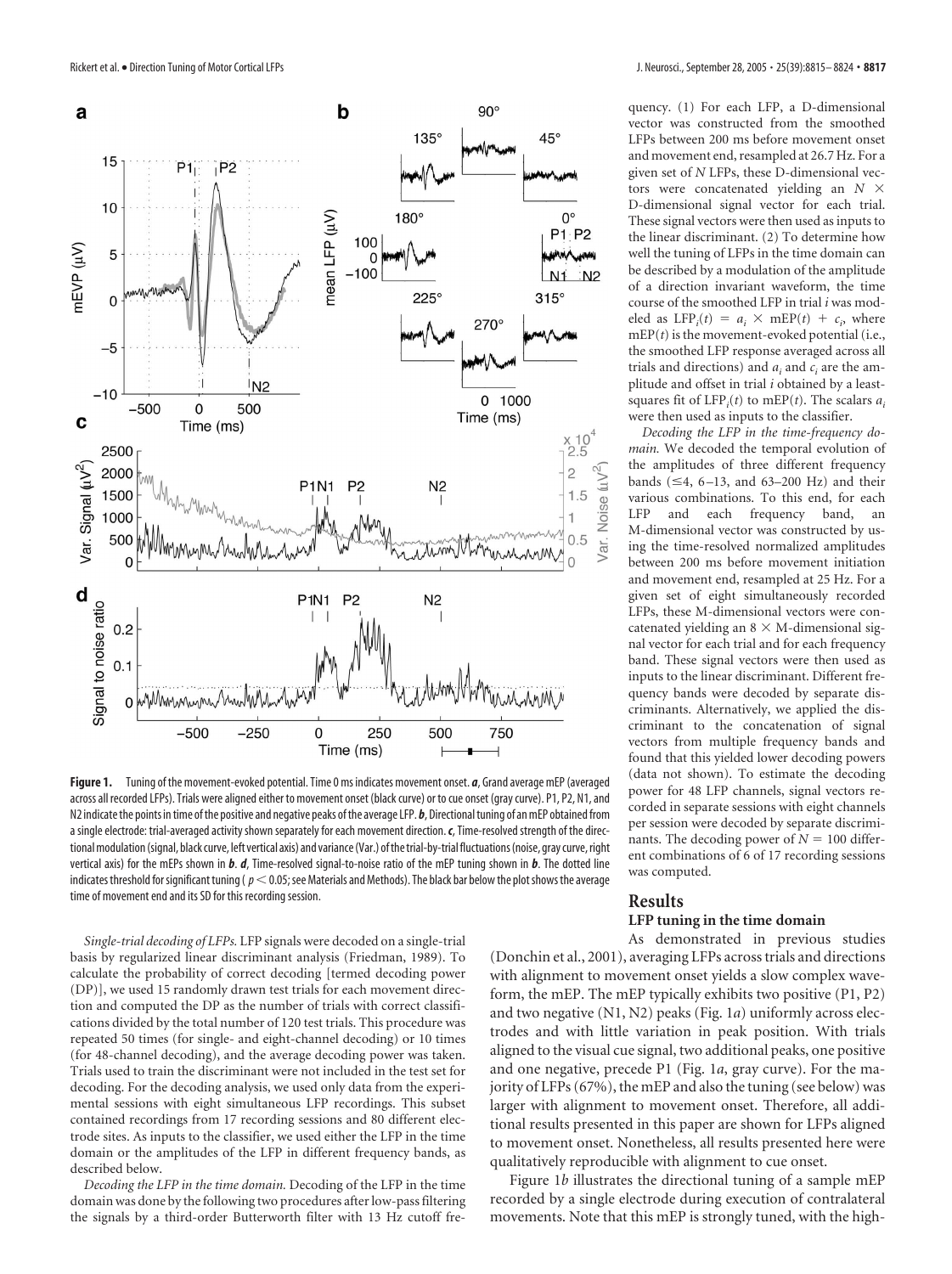est amplitude for movement to the left (180°). To further explore the directional modulation of this mEP, we determined the time-resolved SNR of the mEP tuning (see Materials and Methods). Figure 1*c* shows the temporal evolution of the magnitude of the directional modulation (signal; black curve) and the magnitude of the trial-by-trial fluctuations (noise; gray curve) for this mEP. Between the time of movement onset and  $\approx$ 300 ms after movement onset, the signal strength increased substantially and exhibited two clear peaks. The noise started to decrease -500 ms before movement initiation and was reduced during movement execution. The SNR (Fig. 1*d*) showed a significant increase around the times of N1, P2, and N2  $(p < 0.05$ ; see Materials and Methods), resulting from both a reduction of the trial-by-trial fluctuations and an increase in the direction-dependent modulation. Between the peaks, the SNR decreased again to  $\approx$  0. Note, that the signal was not smoothed here to keep temporal fluctuations, although the maximum of the SNR could be increased by smoothing.

Next, we examined the tuning curves of this sample mEP at the times of the four peaks: P1, N1, P2, and N2. Significant directional tuning ( $p < 0.05$ ; see Materials and Methods) was present at N1, P2, and N2. The tuning around N1, P2, and N2 fitted cosine functions well ( $r^2 = 0.74$ , 0.85, and 0.95 for N1, P2, and N2, respectively), as shown in Figure 2*a*.

The behavior of this sample mEP was indeed typical for many motor cortical

LFPs, as revealed by the population analysis of all recorded LFPs (Fig. 2*b*). We found that 16% of all mEPs were significantly ( $p <$ 0.05; see Materials and Methods) tuned during P1, 38% during N1, 48% during P2, and 50% during N2. Figure 2*b* shows that the tuning curves of these mEPs fitted cosine functions well:  $r^2$  at N1 was higher than 0.7 in 47%,  $r^2$  at P2 was higher than 0.7 in 40%, and  $r<sup>2</sup>$  at N2 was higher than 0.7 in 36% of the significantly tuned mEPs. For all peaks, the distribution of  $r^2$  values differed significantly from the distribution of  $r^2$  obtained from random tuning curves ( $p < 0.001$ ; Wilcoxon rank sum test). Only 6% of the randomly generated tuning curves exhibited an  $r^2 > 0.7$ .

With regard to the influence of trial alignment on mEP tuning, we found that for most LFPs, the maximal SNR during the task was higher when the activity was aligned to movement onset (65 vs 35% of LFPs, the maximal SNR of which was higher when aligned to cue onset; SNR computed after smoothing with a Gaussian kernel of 125 ms standard width).

Using single mEPs and comparing the tuning curves belonging to two different peaks, we found that they were positively correlated if they belonged to peaks of equal sign and negatively correlated if the peaks were of a different sign (Fig. 3*a*). This structure in the mEP tuning became even more apparent if only the 56 LFPs with strongest tuning (best SNR during task  $>$ 0.3; 13% of all LFPs) were considered. For these mEPs, the correlation of their tuning curves was  $-0.64$  on average between peaks N1



Figure 2. Cosine tuning of mEPs in the time domain. Correlations with cosine tuning curves are depicted separately for each peak (P1, N1, P2, and N2 from left to right). Data were smoothed with a Gaussian kernel of standard width of 50 ms (analysis for P1, N1, and P2) or 125 ms (analysis for N2). *a*, Dependence on movement direction of mean activity (black dots) and SEM (small black bars) of the sample mEPs shown in Figure 1*b*. For the peaks with significant tuning ( $p<$  0.05; see Materials and Methods), a cosine curve was fitted to the data (black curves; see Materials and Methods for details). The time indicated above each panel is the time relative to movement onset. The number below each curve is the squared correlation coefficient r<sup>2</sup> <sub>cosine</sub> between data and the fitted cosine function. *b*, Correlation between mEP tuning curves and fitted cosine function for all mEPs with significant tuning  $(p < 0.05$ ; see Materials and Methods). The percentage of these mEPs from the total number of mEPs recorded is given in parentheses. The top panels show the distribution of values for *r* 2 at P1, N1, P2, and N2, respectively. Gray histograms (bottom) .<br>depict the distribution of *r* <sup>2</sup> values obtained for random tuning curves (see Materials and Methods).

and P2,  $-0.43$  between N2 and P2, and 0.4 between N1 and N2 (all correlations were significant;  $p < 0.001$ ; Wilcoxon rank sum test vs random tuning curves) (Fig. 3*a*). These correlations suggest that mEP tuning could reflect a simple directional modulation of the amplitude of a standardized complex waveform. We tested this model for LFP tuning in the following way: the time course of the smoothed LFP in trial *i* was modeled as LFP<sub>*i*</sub>(*t*) =  $a_i$  $\times$  mEP(*t*) +  $c_i$ , where  $a_i$  and  $c_i$  are the amplitude and offset in trial *i*, and mEP(*t*) is the LFP averaged across trials and directions. Figure 3*b* illustrates this model for the sample LFP: the best fit of the mEP (black) to a single trial for direction 5 (blue) was obtained by multiplying the mEP by a factor of 2.8. For different movement directions, the distributions of such amplitudes obtained differed (Fig. 3*c*), and LFPs could therefore be decoded on a single-trial basis (see Materials and Methods). The average decoding power that was achieved with this model for eight simultaneously recorded LFPs was 0.35, which was clearly better than chance level but significantly lower ( *p* 0.001; Wilcoxon signed rank test for paired samples) than the average decoding power of 0.47 achieved by decoding the full time course of the smoothed single-trial LFP activities from eight electrodes (see Materials and Methods for details). Hence, the amplitude modulation of the slow-complex LFP waveform contained a substantial amount but not all of the directional information of the smoothed LFP.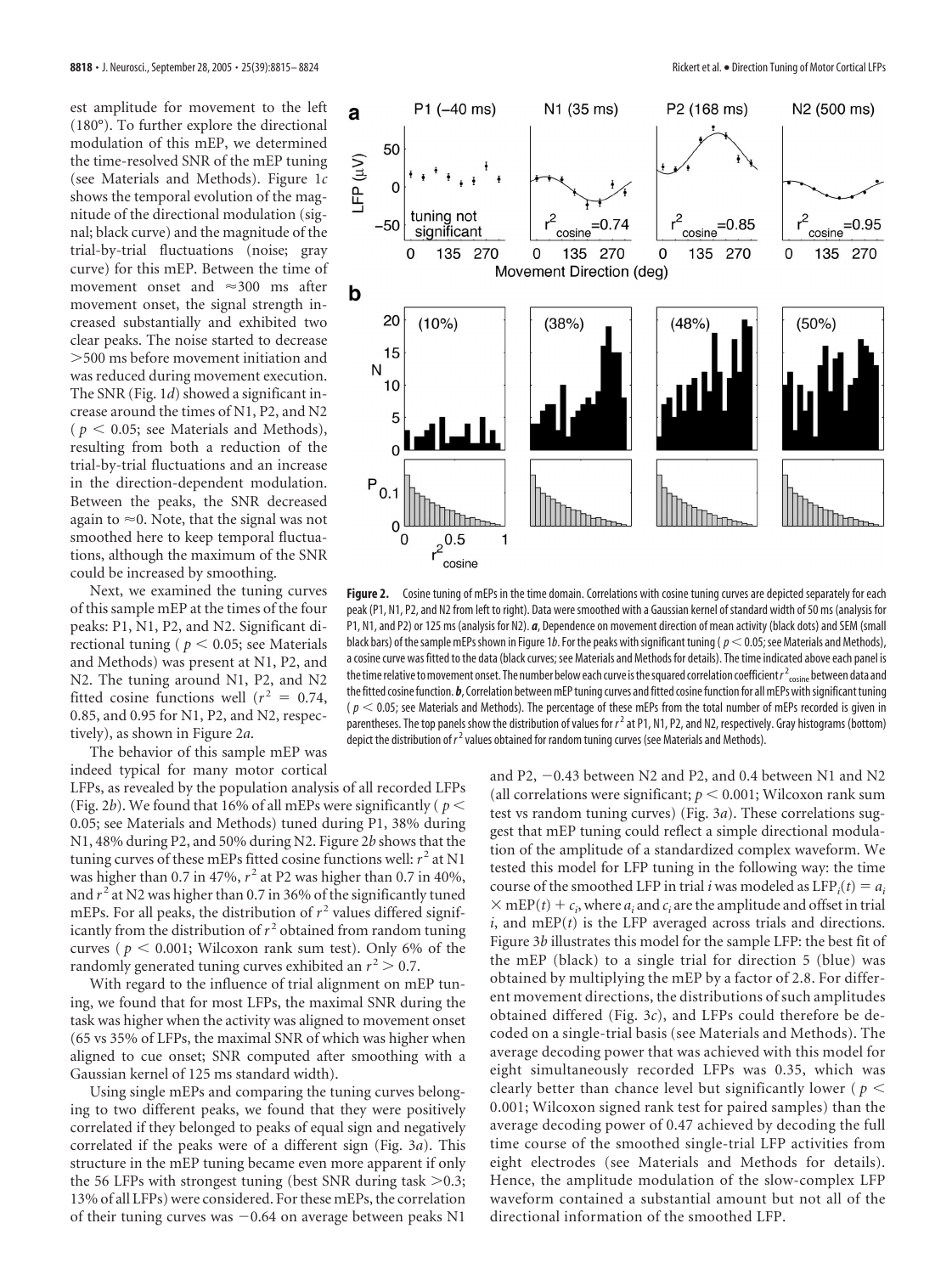

**Figure 3.** Simple model to decode LFP activity in the time domain. *a*, Correlation between mEP tuning curves across time. Average correlation coefficient (color coded) between two tuning curves from the same LFP recording but at different time points, given bythe*x*and*y*coordinates. The bottom left half ofthematrixshowsthemean across all 419 LFPs;thetopright halfrepresents the average across the 56 LFPs with strongest tuning (SNR  $>$  0.3).  $\bm{b}$ , mEP of the sample LFP (Fig. 1*b*) averaged across all directions (black curve) and the LFP of a single trial (blue curve) during a movement to the left (180°) after low-pass filtering with a third-order Butterworth filter (cutoff frequency, 13 Hz). The mEP fitted thesingle trial activity best if multiplied by ascaling factor of 2.8 (see text for Materials and Methods as well as Results explanation).*c*, Distributions of amplitudes (scaling factors) obtained for all single trials belonging to a movement to the right (0°, green histogram) and to the left (180°, blue histogram).



Figure 4. Characteristics of the LFP amplitude spectrum. Plots show averages across all electrodes and trials. *a*, Time-resolved amplitudespectrum (arbitrary units). The 50 Hz noise was removed by applying a notch filter centered at 50 Hz. *b*, Time-resolved amplitude spectrum as in *a*, each frequency bin normalized by its baseline amplitude (see Materials and Methods).*c*, Changes in amplitude exhibited by four different frequency bands ( $\leq$ 4, 6 – 13, 16 – 42, and 63–200 Hz) during the task.

## **LFP tuning in the frequency domain**

The time-resolved amplitude spectrum, averaged across all electrodes, showed that the spectrum was dominated by frequencies <10 Hz and, to a lesser degree, by frequencies of  $\approx$  30 Hz (Fig. 4*a*). To detect movement-related changes in the amplitudes at different frequencies, we normalized the time-resolved amplitude of each frequency bin by its average amplitude during a baseline period before cue presentation (see Materials and Methods). This revealed that changes in amplitude occurred within several frequency ranges in the course of the trial (Fig. 4*b*). To further study the tuning in the frequency domain, we divided the frequency range into four bands ( $\leq 4, 6-13, 16-42,$  and 63-200 Hz), which exhibited homogeneous intraband temporal evolution of the normalized amplitude for many LFPs. Figure 4*c*shows the changes in normalized amplitude for these frequency bands during the task, averaged across all trials and electrodes. The amplitude of the 6–13 Hz band started to increase  $\approx$ 100 ms before movement onset. During movement, this increase gradually became concentrated in lower frequencies ( $\leq$ 4 Hz), whereas the amplitude of the 6-13 Hz band declined. In contrast, the

amplitude of the 16 –42 Hz band substantially decreased around the time of the cue onset ( $\approx$ 250 ms before movement initiation) and remained below the amplitude of the baseline period during movement execution. The reduction of amplitude of this band was strongest around the time of movement onset. The increase in amplitude of the frequency band 63–200 Hz started around the same time as the increase in the low-frequency range  $(\leq 13)$ Hz) and lasted throughout the movement. The frequency range from 43 to 61 Hz was not investigated to avoid the power-line artifacts at  $\approx$  50 Hz.

How common is this behavior among the spectra of individual electrodes? The amplitude spectra of individual LFPs around movement onset were correlated with the normalized grand mean spectrum shown in Figure 4*b* with a median correlation of 0.59. With regard to the changes in the individual frequency bands depicted in Figure 4*c*, 244 of 419 (58%) of all LFP spectra showed a significant increase ( $p < 0.05$ ; see Materials and Methods) in the  $\leq$ 4 Hz band, 254 of 419 (61%) showed a significant increase in the  $6-13$ Hz band, 358 of 419 (85%) showed a significant decrease in the 16 –42 Hz band, and 287 of 419 (69%) showed a significant increase in the 63–200 Hz band. Nearly one-third (124 of 419; 30%) of all electrode spectra followed the general behavior depicted in Figure 4*c* for all four frequency bands (i.e., a significant increase in amplitudes during movement in the  $\leq 4$ , 6 –13, and 63–200 Hz bands and a significant decrease in amplitudes during movement in the  $16 - 42$  Hz band).

Next, we investigated how the amplitude modulation in these frequency bands depended on movement direction. Figure

5*a* shows the temporal evolution of the normalized amplitude spectrum separately for each movement direction for the sample LFP (same as in Figs. 1*b–d*, 2*a*). Evidently, for this LFP, both the amplitudes of low frequencies  $(\leq 13$  Hz) and high frequencies (63–200 Hz) varied with the direction of movement. Figure 5*b* depicts the tuning curves obtained for the  $\leq 4, 6-13$ , and 63-200 Hz frequency bands at the time where their respective signal-tonoise ratio was highest (160, 40, and 20 ms after movement onset, respectively) (see Fig. 5*c*for the temporal evolution of SNR). Each tuning curve fitted a cosine function very well ( $r^2 = 0.87, 0.95$ , and 0.91 for the  $\leq$ 4, 6–13, and 63–200 Hz bands, respectively). Interestingly, while all three bands were directionally tuned, their PDs differed significantly ( $p < 0.001$ ; Wilcoxon rank sum test of bootstrap distribution of PDs): the PD shifted from 200° for the  $\leq$ 4 Hz band, via 182° for the 6-13 Hz band, to 153° for the 63–200 Hz band (Fig. 5*b*, right). The time-resolved SNR (Fig. 5*c*) of both the 6 –13 and 63–200 Hz bands increased before movement onset and were clearly -0 until 200 ms after movement initiation. The SNR of the  $\leq$ 4 Hz band exhibited a strong increase after movement onset, which lasted longer than the increases in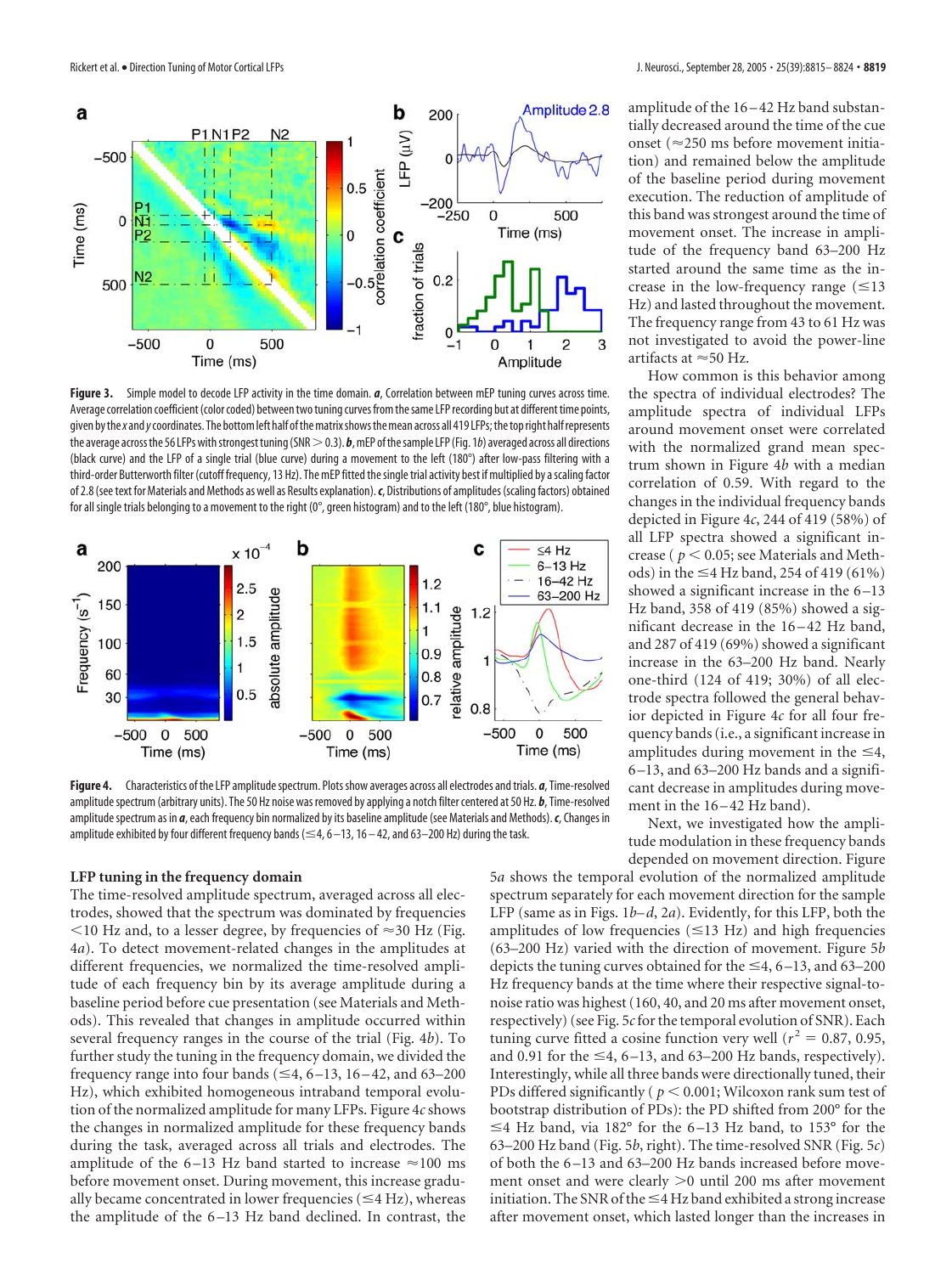

Figure 5. LFP tuning in the frequency domain. *a*, Time-resolved and normalized amplitude spectrum obtained from one sample electrode (same as in Fig. 1*b–d*), separately for each movement direction.  $b$ , Left, Normalized tuning curves (including SEMs) of the LFP amplitude spectrum shown in *a* for three different frequency bands ( $\leq 4$ , 6-13, and 63-200 Hz). Tuning curves were normalized by subtracting the mean and dividing by the SD across trials averaged across eight directions. Each tuning curve was computed at the time point in which the signal-to-noise ratio of the respective frequency band was highest (compare c). Right, Cosine functions fitted to the curves on the left. Numbers show the squared correlation coefficients between data and the fitted cosine function.*c*, Signal-to-noiseratios ofthe LFP amplitudespectrumshown in *a*,separately forthe different frequency bands. Time isrelativetomovement onset. *d*, Distributions of SNRs across all LFPs for the  $\leq$ 4, 6 –13, and 63–200 Hz bands. For each LFP and frequency band, the best SNR between 200 ms before movement onset and 750 ms after movement onset was chosen. The triangle denotes the SNR values of the sample LFP.

the 6 –13 and 63–200 Hz bands. In contrast, the 16 –42 Hz band showed no increase in its SNR throughout the task (Fig. 5*c*).

Comparison of the SNRs of the  $\leq 4$ , 6-13, and 63-200 Hz bands across all LFPs revealed a skewed distribution for each band, centered on SNRs between 0 and 0.3, with few higher values in the right tail of the distribution (Fig. 5*d*). We compared the time-resolved SNRs of the different frequency bands averaged across all LFPs and separately for movements of the contralateral and ipsilateral arm (Fig. 6*a*). The maximal SNR of the  $\leq$ 4 Hz band occurred 200 ms after movement onset and was nearly of equal strength for both contralateral and ipsilateral movements (0.13 and 0.11, respectively). The maximal SNRs of the 6 –13 and 63–200 Hz bands occurred around movement onset and were clearly higher during contralateral than during ipsilateral movements (0.09 vs 0.05 and 0.14 vs 0.04, respectively). In contrast, the average SNR of the 16 –42 Hz band did not exceed 0.03.

We also analyzed the data for cosine tuning curves in the frequency domain. As in the time domain, LFPs with significant tuning frequently showed high-correlation values for cosine tuning during the task. For example, a fit with  $r^2 > 0.7$  was found for the frequency band  $\leq 4$  Hz at P2 in 38% of the significantly tuned LFPs, for the frequency band 6 –13 Hz at N1 in 27%, and for the frequency band 63–200 Hz at peak P1 in 56% (Fig. 6*b*). The medians of the  $r^2$  distributions were significantly higher ( $p <$ 0.001; Wilcoxon rank sum test during all four peaks and for all three frequency bands, except for 6 –13 Hz at P1) than expected for random tuning curves, where only 6% had an  $r^2$  value >0.7. The distributions of the corresponding PDs of each frequency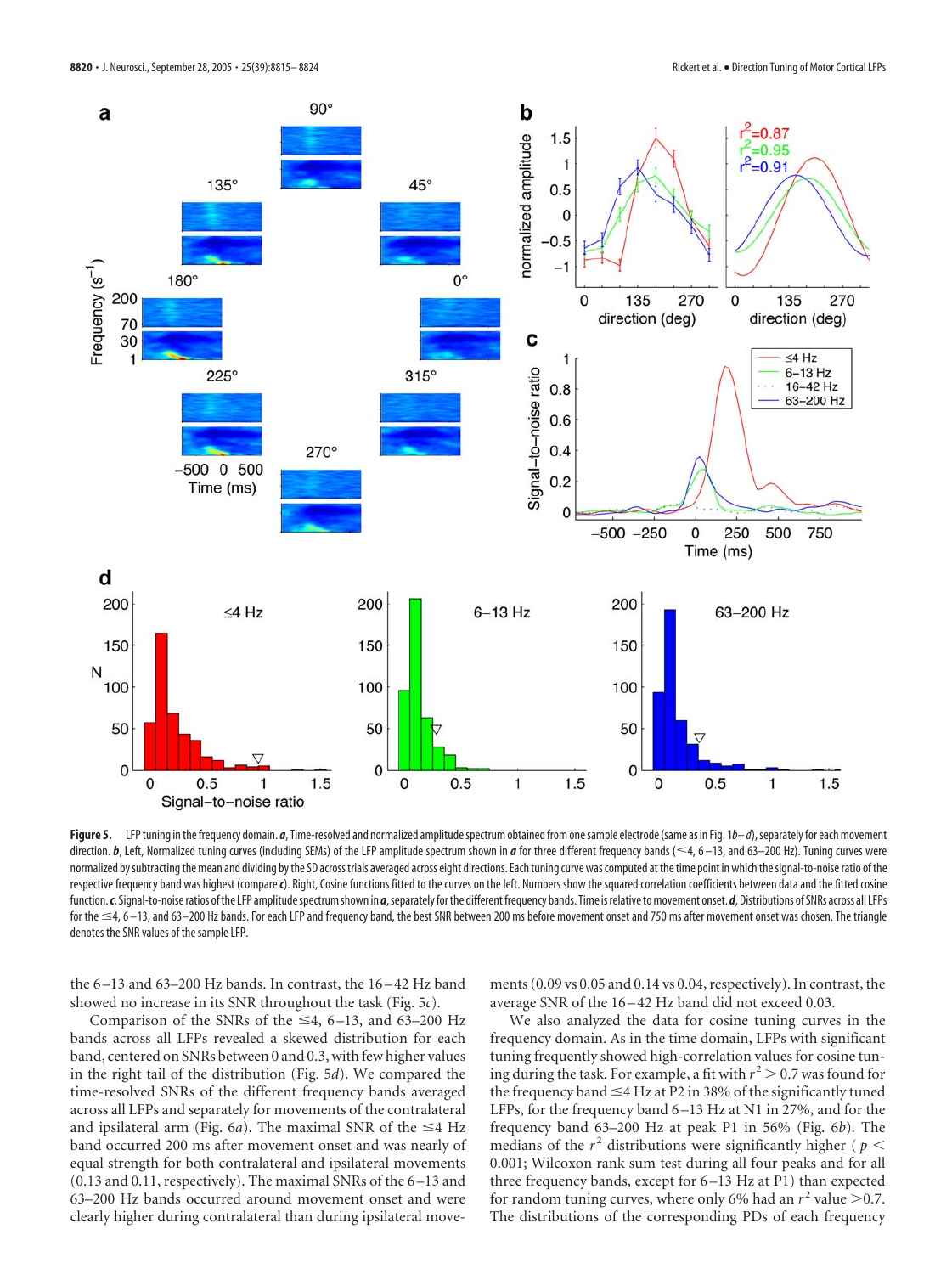

Figure 6. Tuning properties of LFPs in the frequency domain. *a*, Average tuning strength of different LFP frequency bands. Each curve depicts the time-resolved (movement onset at  $t = 0$  ms) signal-to-noise ratio of a certain frequency band (see inset), averaged across all recorded LFPs, separately for contralateral (left) and ipsilateral (right) movements. *b*, Correlation between tuning curves derived from LFP amplitude spectra and best cosine fit. Only LFPs with significant tuning ( $p < 0.05$ ; see Materials and Methods) in the corresponding frequency band at the selected time point were considered; their percentage is given in parentheses. Black histograms show the distribution of r<sup>2</sup> values across these LFPs at P1, N1, P2, and N2 (columns, times following P1, N1, P2, and N2 denote the time relative to movement onset) and for three different frequency bands (rows). Gray histograms (bottom) show the probability distribution of r<sup>2</sup> values obtained for random tuning curves (see Materials and Methods).



**Figure 7.** Signal and noise correlation between two different frequency bands. Time 0 ms indicates movement onset. *a*, Noise correlations. Correlation between trial-by-trial fluctuations of two different frequency bands (indicated on top) for all combinations of time delay between the two bands is shown.*x*and*y*coordinates indicate the time point of measurement for the second and the first frequency bands, respectively. Data were averaged across all recorded LFPs. *b*, Signal correlation. Correlation between the tuning curves of two different frequency bands (indicated at the top) for all combinations of time delay between the two bands is shown.*x* and y coordinates indicate the time point of measurement of tuning curves for the second and the first frequency bands, respectively. Data were averaged across all recorded LFPs, with significant tuning ( $p < 0.01$ ) occurring in both bands during the course of the task.

band exhibited no or only weak deviation from a uniform distribution between 0 and  $360^{\circ}$  ( $p = 0.37, 0.03,$  and 0.10; Kolmogorov–Smirnov test) for the  $\leq 4, 6-13$ , and 63– 200 Hz bands, respectively (only LFPs with significant tuning and  $r^2$  for cosine tuning -0.7 were taken into account).

To determine the extent to which the neuronal activities in different frequency bands were independent of each other, we calculated the signal and noise correlations between pairs of different frequency bands in the same LFP (see Materials and Methods). The signal correlation measures the similarity of the tuning curves, whereas the noise correlation measures the correlation of the trial-by-trial fluctuations. Generally, the noise correlations between frequency bands were weak (Fig. 7*a*), fluctuations in the amplitude of one band occurred mostly independently of fluctuations in another band of the same LFP. For zero time delay between the activities of the two bands, the noise correlations were weakly positive on average:  $\approx$  0.2 between neighboring bands ( $\leq$ 4 and 6 –13 Hz, 6 –13 and 16 –42 Hz, and 16 –42 and 63–200 Hz) and  $\approx$  0.1 between nonneighboring bands ( $\leq$ 4 and 16-42 Hz,  $\leq$ 4 and 63–200 Hz, and 6–13 and 63–200 Hz). For a time delay different from 0, the noise correlation was  $\approx 0$  on average for all pairs (Fig. 7*a*). To investigate the signal correlations between different frequency bands, only LFPs with significant tuning ( $p < 0.01$ ) during the task for both respective bands were selected (154, 156, and 114 of 419 LFPs for the  $\leq$ 4 vs 6 –13 Hz bands, the  $\leq$ 4 vs 63–200 Hz bands, and the  $6-13$  vs  $63-200$  Hz bands, respectively). We found that tuning curves from two different frequency bands were similar only to a small degree: tuning curves from the  $\leq 4$  and 6 –13 Hz bands were slightly stronger correlated (maximum, 0.45) than the tuning curves from the  $\leq$ 4 and 63–200 Hz bands or the  $6-13$  and  $63-200$  Hz bands (maxima, 0.22 and 0.24) (Fig. 7*b*).

### **Decoding of movement direction from single-trial LFP amplitude spectra**

The LFP frequency bands that were tuned to movement direction were further analyzed to explore their DP, a measure to quantify how well one can infer the movement direction on a single-trial basis, now using the LFP amplitude spectra. To this end, we used regularized linear discriminant analysis for classification and computed the decoding power as the number of correctly classified trials divided by the total number of decoded trials (see Materials and Methods for additional details).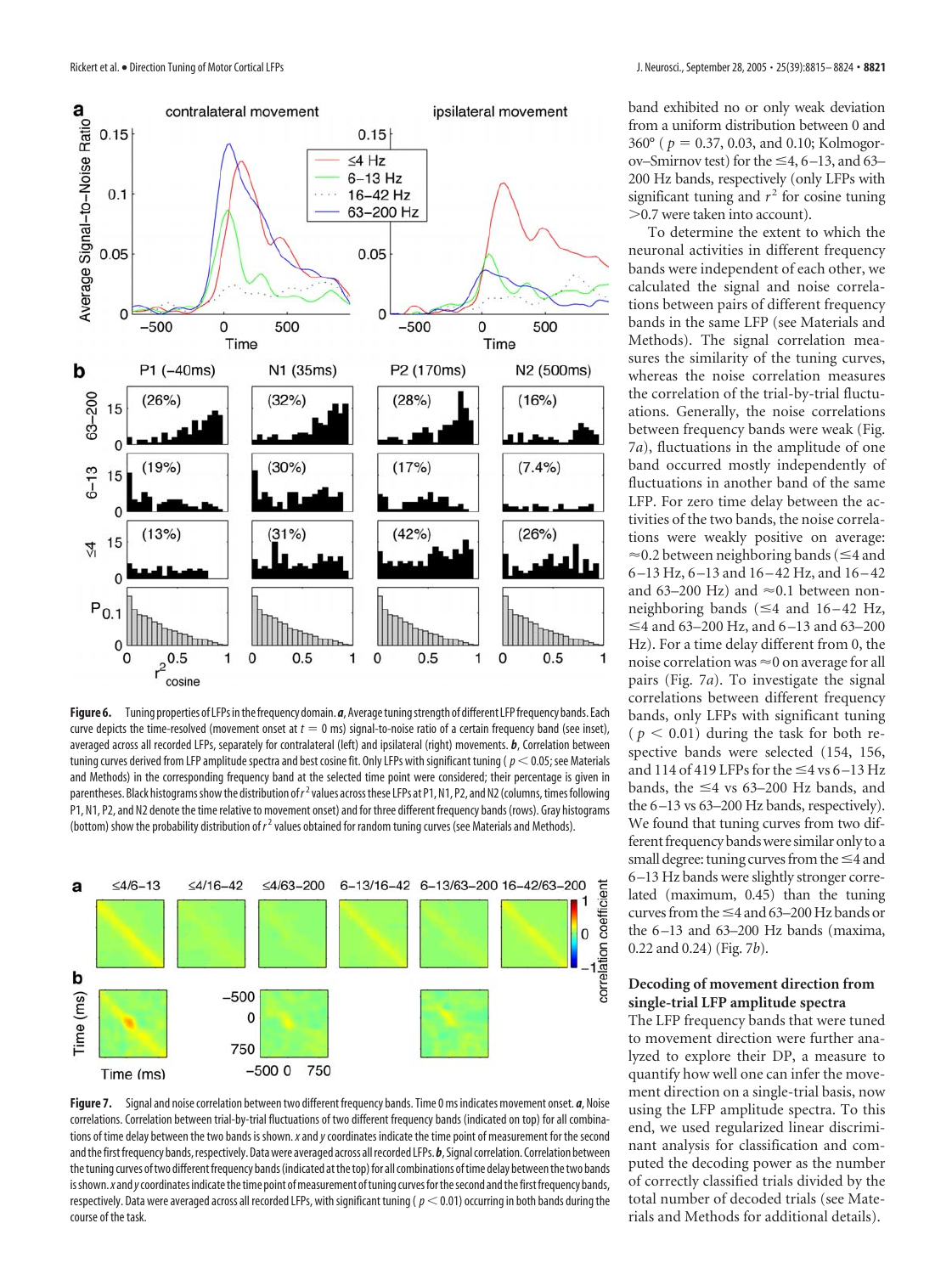Figure 8 shows the distributions of decoding power for the three frequency bands and their combinations (color coded), computed for signals from single electrodes (Fig. 8*a*) and for signals from eight simultaneously recorded electrodes (Fig. 8*b*). To estimate the decoding power for a larger multielectrode array with electrode spacing comparable with ours, we additionally computed the decoding power for 48 LFP channels (from data recorded in six separate sessions with eight channels per session). Qualitatively, for these three computations, our results were similar: with an increasing number of electrodes [from 1 to 8 (compare Fig. 8) and from 8 to 48], the decoding power increased for all three frequency bands and their various combinations. Regardless of the number of electrodes, the lowfrequency band  $(\leq 4$  Hz) yielded the best decoding power (median DP of 0.24, 0.44,

and 0.83 for 1 electrode, 8 electrodes recorded simultaneously, and 48 electrode estimate, respectively), followed by the highfrequency band (63–200 Hz; 0.18, 0.31, and 0.63 respectively), and the intermediate band (6 –13 Hz; 0.17, 0.21, and 0.39, respectively). Figure 8 also shows that combining two frequency bands can increase the decoding power: the highest DP was achieved by the combination of the  $\leq$ 4 and 63–200 Hz frequency bands (median DP of 0.25, 0.49, and 0.88 for 1 electrode, 8 simultaneously recorded electrodes, and the estimated 48 electrode case, respectively), the remaining combinations including the intermediate frequency band (6 –13 Hz) clearly carried less information about movement direction.

eight electrodes (symbols as in *a*).

The combination of all three frequency bands (median DP of 0.26, 0.50, and 0.86 for 1 electrode, 8 simultaneously recorded electrodes, and the estimated 48 electrode case, respectively) did not further increase the DP. This is because of the fact that the relatively low amount of additional information added by the intermediate frequency band competes with the decrease in performance of the decoder as a result of the higher number of input signals.

Concerning the estimate of decoding power for 48 LFP channels, however, we point out that, depending on the signal and noise correlations between channels, the actual decoding power in a true 48-channel recording could differ substantially from the estimates presented here (cf. Abbott and Dayan, 1999; Schneidman et al., 2003).

## **Discussion**

This study reveals distinct features of local field potentials in the motor cortex during the performance of arm movements. Using additional data from the experiments described in a previous study (Mehring et al., 2003), we describe new LFP tuning properties in the time domain. Moreover, we show that LFP tuning is manifested also, and differentially, in oscillatory activities in different frequency ranges ( $\leq$ 4, 6-13, and 63-200 Hz). In both the time and frequency domains, a cosine function could describe the tuning well.

Although the experiment was not designed to distinguish between neuronal tuning to direction of movement and tuning to direction or location of the target, the fact that the best tuning in individual LFPs was obtained by alignment to movement onset in most LFPs but also by alignment to cue signal for approximately one-third of the LFPs, hints at a more complex involvement of LFPs in the control of voluntary movements [for tuning without movement, see Georgopoulos et al. (1989); for motor cortical responses to visual stimuli, see Merchant et al. (2001)].

## **Relationship between low-frequency oscillations (**<**13 Hz) and movements**

Our results show that the amplitude of lower frequencies  $(\leq 13)$ Hz) is modulated with the direction of movement. The directional tuning of the frequency band 6 –13 Hz precedes the directional tuning of the lowest frequency band  $(\leq 4$  Hz). This is in good agreement with the tuning of the amplitude of the mEP, found by analyzing the LFP in the time domain: the mEP oscillates between several positive and negative peaks, and the oscillation slows down from movement onset toward movement end.

## **Relationship between high-frequency oscillations (16 –200 Hz) and movements**

Fast oscillations of motor cortical LFP activity have been investigated previously in a number of studies in monkeys (Murthy and Fetz, 1992; Sanes and Donoghue, 1993; Donoghue et al., 1998; Baker et al., 1999). Likewise, the relationship between movements and fast oscillations of the ECoG and EEG has been investigated in humans (Crone et al., 1998; Aoki et al., 1999; Pfurtscheller et al., 2003; Leuthardt et al., 2004). Studies conducted in monkeys attempted to relate oscillations between 15 and 50 Hz to different aspects of behavior. For example, 25–35 Hz oscillations were reported to occur during exploratory behavior (Murthy and Fetz, 1992), 15–50 Hz oscillations were found to increase in relation to movement preparation and decrease during movement execution (Donoghue et al., 1998), and 20 –30 Hz oscillatory activity of LFPs was reported to occur increasingly during maintenance of a precise grip (Baker et al., 1999). Studies conducted in humans reported that high-frequency (30 –90 Hz) amplitudes often increased during movements, whereas the amplitude of oscillations between 15 and 30 Hz decreased (Aoki et al., 1999; Pfurtscheller et al., 2003). Leuthardt et al. (2004) observed a direction-dependent increase in amplitudes in the highfrequency (40 –180 Hz) band of human ECoG recordings during joystick movements in four different directions.



**Figure 8.** Decoding power of differentfrequency bands. *a*, The box plotsshowthe distribution of decoding power ofsingle LFPs for various frequency bands and their combinations indicated at the bottom. White bars depict the median, the box ranges from the lower to the upper quartiles, the dashed whiskers extend to the most extreme decoding power within the 1.5-fold interquartile range from the borders of the bars, and the  $\times$  symbols mark outliers.  $b$ , Decoding power of simultaneous LFP recordings from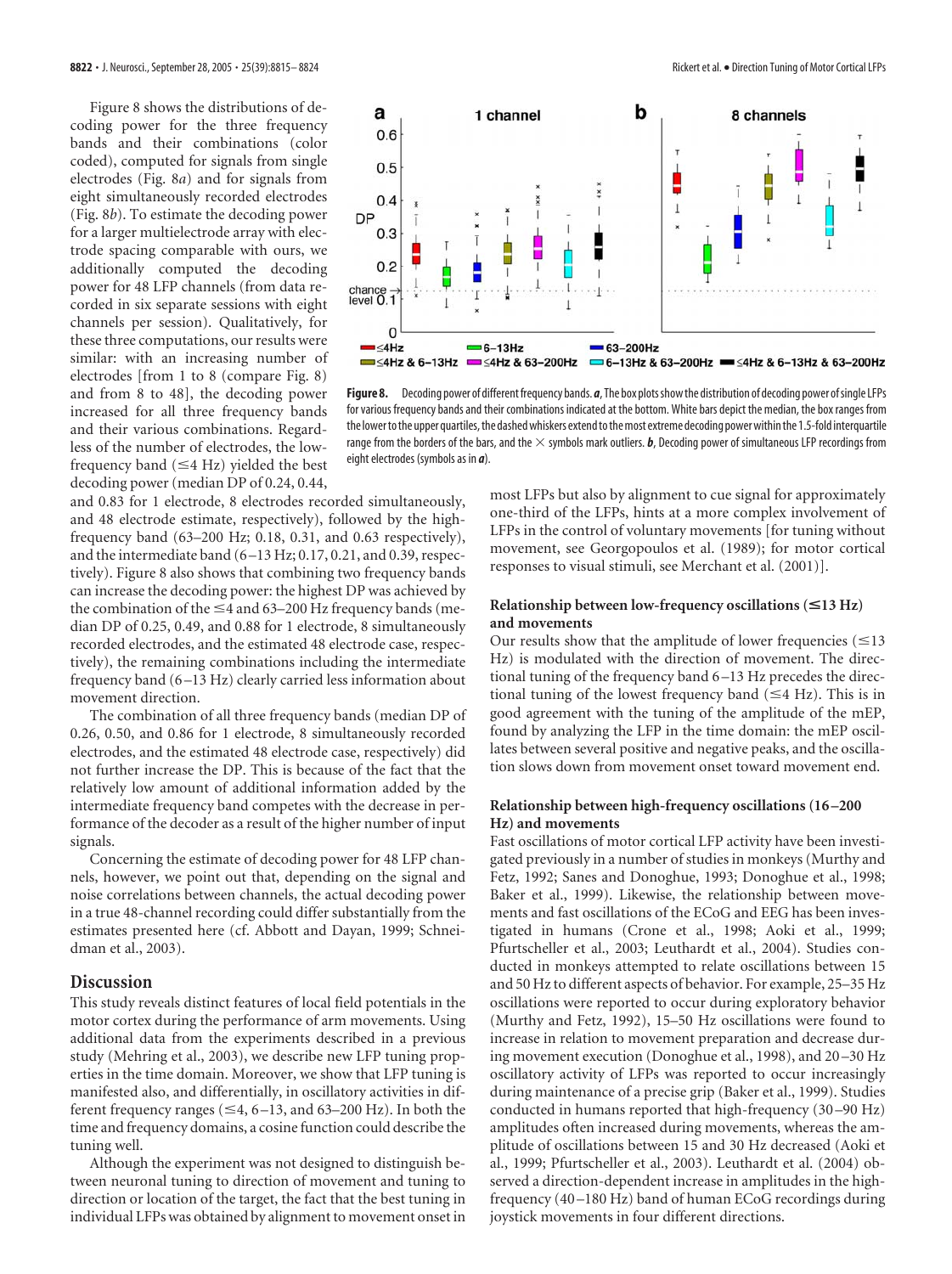In our recordings, we found a clear difference in the behavior of the  $16 - 42$  and  $63 - 200$  Hz bands: the amplitude of the  $16 - 42$ Hz band decreased during movement execution, confirming previous results for monkeys and humans (Sanes et al., 1993; Donoghue et al., 1998; Pfurtscheller et al., 2003). Furthermore, in our study, the 16 –42 Hz band was not tuned to the direction of movement. In contrast, the amplitude of the 63–200 Hz band increased during movement. An increase in high-gamma band activity around movement onset was also reported in ECoG studies on humans [shown for 75–100 Hz by Crone et al. (1998) and for 60 –90 Hz by Pfurtscheller et al. (2003)]. Interestingly, in our recordings, we found that the amplitude of the frequency band from 63–200 Hz was additionally modulated by the direction of movement. We conclude that the intermediate frequency range may have a different functional role in motor control than highfrequency (63–200 Hz) and low-frequency ( $\leq$ 13 Hz) ranges.

Even if some aspects of spiking activity might be reflected in the 63–200 Hz frequency band, they could not be explained by the spiking activity of nearby neurons (see Materials and Methods for details). Thus, we also conclude that the 63–200 Hz frequency band reflects, at least to a large degree, a supplementary signal not contained in the superimposed spike trains (MUA).

#### **Functional meaning of high-frequency oscillations**

To elucidate the functional implications of our results concerning high-frequency (16 –200 Hz) oscillations, we considered the following four hypotheses. First, high-frequency oscillations are merely a consequence of increased cortical excitability (Aoki et al., 1999). Second, high-frequency oscillations are a signature of combining ("binding") movement primitives (considered as being represented by neuronal assemblies) into a complex movement (for a similar notion in visual processing, see Singer, 1993; Singer and Gray, 1995). The combining could occur either during execution or during preparation of movement (Murthy and Fetz, 1992; Donoghue et al., 1998). Third, high-frequency oscillatory activity reflects different levels of attention (Murthy and Fetz, 1992; Fries et al., 2002). Fourth, in contrast, results from other studies would be compatible with a hypothesis in which highfrequency oscillations reflect cortical computation of details of movement execution (Baker et al., 1999; Feige et al., 2000).

Most importantly, our results clearly show that activity in an  $\approx$  30 Hz band (i.e., 16 – 42 Hz) and frequency components higher than 62 Hz behave in distinctly different ways. The cosine-like directional modulation of the high-frequency amplitudes we found in the 63–200 Hz band indicates that this type of activity could indeed be related to details of movement execution, similar to the firing rate of single neurons.

The increase in amplitude of frequencies >60 Hz around movement onset supports the first, second, and fourth hypotheses, because neuronal excitability and mechanisms of motor binding and computation should be enhanced at movement onset and during movement execution. In contrast, this increase argues against the third hypothesis, because the level of attention should be relatively high around the time of cue presentation and low(er) during the execution of a stereotyped movement. Note that the movement-related increase in the 63–200 Hz band was also evident when the LFPs were aligned to the time of cue onset (data not shown): the amplitude of the 63–200 Hz band was lowest before cue presentation and started to increase only after cue presentation.

Activity in the  $\approx$ 30 Hz band, however, was not modulated with the direction of arm movement. This behavior is in agreement with a hypothesis of a more global and less specific involvement in the task, conforming to the first and third hypotheses. For the  $\approx$  30 Hz band, the amplitude was highest before the presentation of the cue signal and lowest around movement onset, which also supports the third hypothesis, because attention should be high in expectance of a movement stimulus and low during the execution of a stereotyped movement. Again, aligning the LFPs to the time of cue onset confirmed these findings.

Thus, oscillations from 63–200 Hz could reflect both global aspects (like the combining of different movement primitives) and the computation of specific movement parameters (second and fourth hypotheses). Oscillations of  $\approx$ 30 Hz, in contrast, could reflect the level of excitability or attention (first and third hypotheses). Additional studies are required to further differentiate between any of these possibilities for each respective frequency range.

#### **Relevance for brain computer interfaces**

Our results show that motor cortical LFPs have some remarkable similarities to motor cortical single-unit activity. Both LFPs and SUA have a strong tendency for cosine-like directional tuning and can be used for the decoding of movement direction. Combining these findings with previous results, which demonstrated that LFPs carry substantial information about a planned and/or executed movement (Pesaran et al., 2002; Mehring et al., 2003), the use of LFPs as an alternative (or additional) neuronal control signal for brain–machine interfaces based on intracranially implanted electrodes is suggested. This is of great interest for such applications, because the recording of LFPs is simpler and expected to have a better long-term stability than the recording of SUA. Moreover, the decoding of LFPs can be performed directly on the raw signals, as opposed to the decoding of single-unit activity in which previous spike sorting (cf. Wood et al., 2004) is inevitable.

Furthermore, because the sources of the LFP are assumed to be essentially the same as those for the ECoG and the EEG (Mitzdorf, 1985; Creutzfeld, 1995), our results suggest that the features of the LFP that are relevant for the inference of arm movements could also be the basis for movement decoding from ECoG and EEG signals. Recently, it has been shown that the direction of purposeful arm movements can be inferred from neuronal population activity measured with electrodes placed directly on the surface of the human frontal cortex (Leuthardt et al., 2004; Mehring et al., 2005). In these studies, both low- and high-frequency components were shown to carry information about arm movements. In contrast, no study on the EEG thus far used frequencies -60 Hz to decode information about arm movements. Thus, investigations of the high-frequency components of human ECoG and also EEG signals, in a similar manner as presented here for LFPs, may improve future brain–machine interfaces based on these signals.

#### **References**

- Abbott LF, Dayan P (1999) The effect of correlated variability on the accuracy of a population code. Neural Comput 11:91–101.
- Andersen R, Musallam S, Pesaran B (2004) Selecting the signals for a brainmachine interface. Curr Opin Neurobiol 14:720 –726.
- Aoki F, Fetz EE, Shupe L, Lettich E, Ojemanm A (1999) Increased gammarange activity in human sensorimotor cortex during performance of visuomotor tasks. Clin Neurophys 110:524 –537.
- Baker SN, Kilner JM, Pinches EM, Lemon RN (1999) The role of synchrony and oscillations in the motor output. Exp Brain Res 128:109 –117.
- Carmena JM, Lebedev MA, Crist RE, O'Doherty JE, Santucci DM, Dimitrov D, Patil PG, Henriquez CS, Nicolelis MA (2003) Learning to control a brain-machine interface for reaching and grasping by primates. PLoS Biol 1:E42.